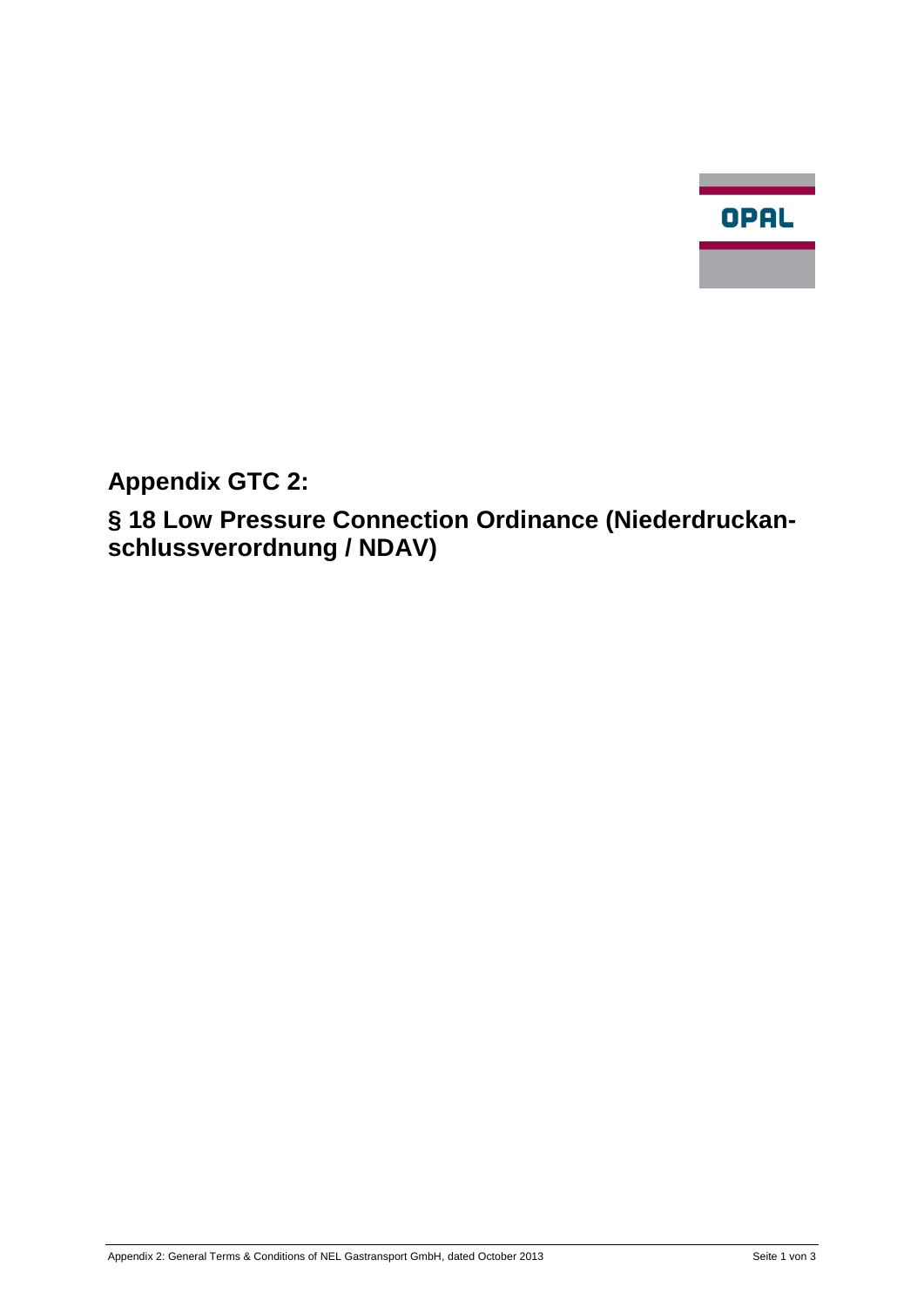- (1) To the extent the network operator is liable due to contract, connection usage relation or tortious acts for damages suffered by the shipper due to interruptions or irregularities of the connection usage and default of the company or its vicarious agents or servants is required
	- 1. regarding financial loss willful misconduct or gross negligence shall be assumed subject to refutation,
	- 2. regarding damages to property willful misconduct or negligence shall be assumed subject to refutation.

In case of financial loss pursuant to sentence 1 number 1 liability due to other negligence shall be excluded.

- (2) Liability of the network operator for damages to property towards its connection users caused neither by willful misconduct nor gross negligence shall be respectively limited to 5.000 Euro. Liability for damages to property not caused by willful misconduct shall per damaging event be limited to
	- 1. 2,5 million Euro in case of up to 25.000 connection users connected to its own network;
	- 2. 10 million Euro in case of 25.001 to 100.000 connection users connected to its own network;
	- 3. 20 million Euro in case of 100.001 to 200.000 connection users connected to its own network;
	- 4. 30 million Euro in case of 200.001 to one million connection users connected to its own network;
	- 5. 40 million Euro in case of more than one million connection users connected to its own network.

Damages of connection users connected to mid and high pressure shall be implied in the aforementioned limits.

(3) Paragraph 1 and 2 shall also apply to connection users' claims in tort against third-party network operators in terms of § 3 number 27 Energy Industrial Act. Liability of third-party network operators in terms of § 3 number 27 Energy Industrial Act shall totalling be limited per damaging event to three times the maximum amounts it is liable towards its own connection users in accordance to paragraph 2 sentence 2. If the third-party network operator has no own connection users connected to its network in terms of this Ordinance, the liability shall totalling be limited to  $\epsilon$  200 million. Damage claims of costumers who are not covered by this Ordinance and which are claimed against the third party due to tort may be regarded for the maximum amounts pursuant to sentences 2 and 3 if case by case these claims are limited in accordance with paragraph 2 sentence 1. At request the network operator shall be obliged to inform its connection users about the facts related to the damaging caused by a third-party network operators in terms of § 3 number 27 Energy